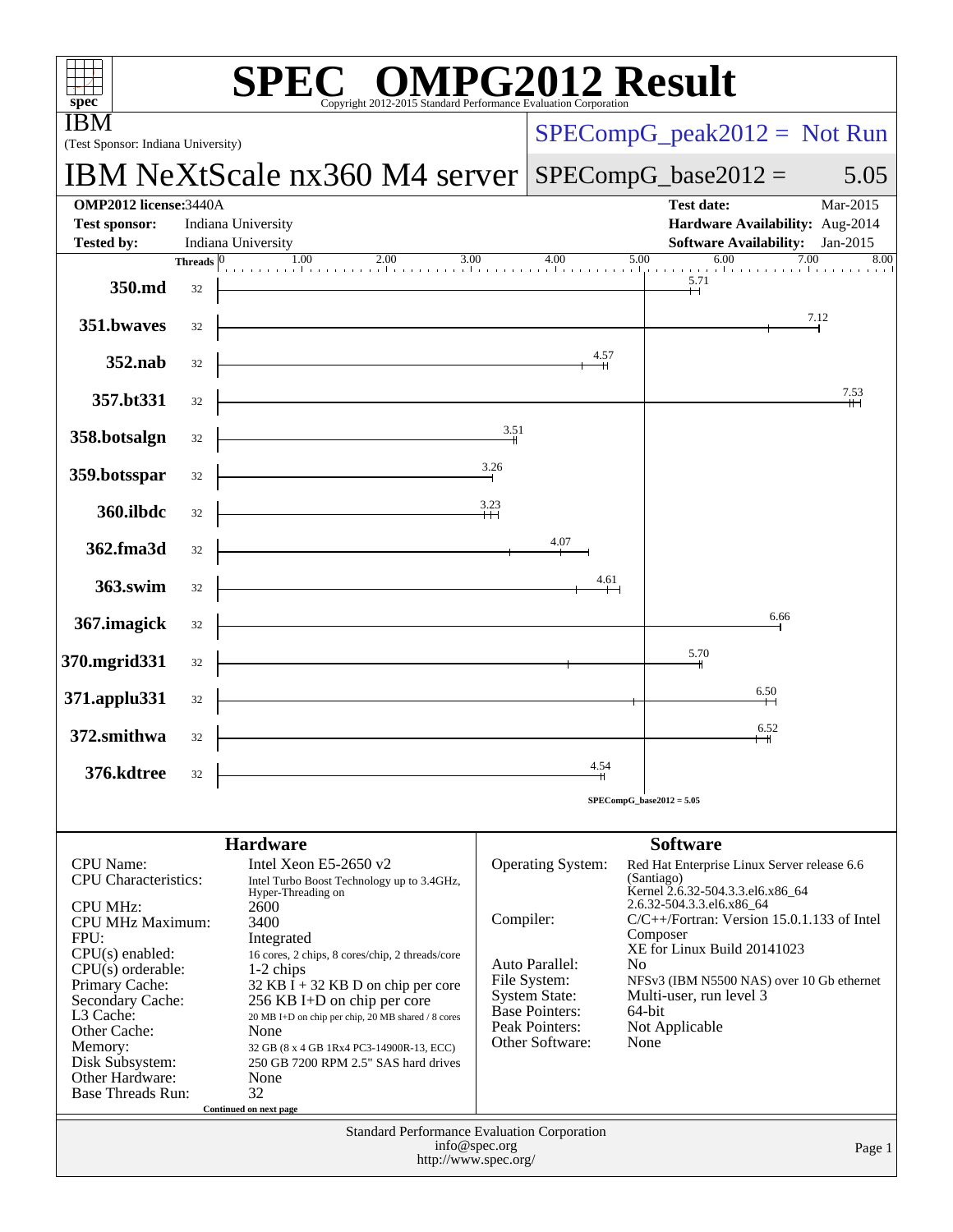# **[SPEC OMPG2012 Result](http://www.spec.org/auto/omp2012/Docs/result-fields.html#SPECOMPG2012Result)**

IBM

(Test Sponsor: Indiana University)

## $SPECompG_peak2012 = Not Run$  $SPECompG_peak2012 = Not Run$

IBM NeXtScale nx360 M4 server [SPECompG\\_base2012 =](http://www.spec.org/auto/omp2012/Docs/result-fields.html#SPECompGbase2012) 5.05

#### **[OMP2012 license:](http://www.spec.org/auto/omp2012/Docs/result-fields.html#OMP2012license)**3440A **[Test date:](http://www.spec.org/auto/omp2012/Docs/result-fields.html#Testdate)** Mar-2015

**[Test sponsor:](http://www.spec.org/auto/omp2012/Docs/result-fields.html#Testsponsor)** Indiana University **[Hardware Availability:](http://www.spec.org/auto/omp2012/Docs/result-fields.html#HardwareAvailability)** Aug-2014

**[Tested by:](http://www.spec.org/auto/omp2012/Docs/result-fields.html#Testedby)** Indiana University **[Software Availability:](http://www.spec.org/auto/omp2012/Docs/result-fields.html#SoftwareAvailability)** Jan-2015

[Minimum Peak Threads:](http://www.spec.org/auto/omp2012/Docs/result-fields.html#MinimumPeakThreads) [Maximum Peak Threads:](http://www.spec.org/auto/omp2012/Docs/result-fields.html#MaximumPeakThreads)

**[Results Table](http://www.spec.org/auto/omp2012/Docs/result-fields.html#ResultsTable)**

|                  | <b>Base</b> |                 |       |                |       |                |             |  | <b>Peak</b>            |              |                                                                                                          |              |                |              |  |
|------------------|-------------|-----------------|-------|----------------|-------|----------------|-------------|--|------------------------|--------------|----------------------------------------------------------------------------------------------------------|--------------|----------------|--------------|--|
| <b>Benchmark</b> |             | Threads Seconds | Ratio | <b>Seconds</b> | Ratio | <b>Seconds</b> | Ratio       |  | <b>Threads Seconds</b> | <b>Ratio</b> | <b>Seconds</b>                                                                                           | <b>Ratio</b> | <b>Seconds</b> | <b>Ratio</b> |  |
| 350.md           | 32          | 811             | 5.71  | 827            | 5.60  | 812            | <u>5.71</u> |  |                        |              |                                                                                                          |              |                |              |  |
| 351.bwayes       | 32          | 637             | 7.12  | 694            | 6.53  | 635            | 7.13        |  |                        |              |                                                                                                          |              |                |              |  |
| $352$ .nab       | 32          | 901             | 4.32  | 850            | 4.57  | 843            | 4.62        |  |                        |              |                                                                                                          |              |                |              |  |
| 357.bt331        | 32          | 632             | 7.49  | 630            | 7.53  | 622            | 7.62        |  |                        |              |                                                                                                          |              |                |              |  |
| 358.botsalgn     | 32          | 1240            | 3.51  | 1240           | 3.51  | 1229           | 3.54        |  |                        |              |                                                                                                          |              |                |              |  |
| 359.botsspar     | 32          | 1614            | 3.25  | 1611           | 3.26  | 1612           | 3.26        |  |                        |              |                                                                                                          |              |                |              |  |
| 360.ilbdc        | 32          | <b>1100</b>     | 3.23  | 1072           | 3.32  | 1127           | 3.16        |  |                        |              |                                                                                                          |              |                |              |  |
| 362.fma3d        | 32          | 1098            | 3.46  | 934            | 4.07  | 865            | 4.39        |  |                        |              |                                                                                                          |              |                |              |  |
| $363$ .swim      | 32          | 951             | 4.76  | 1066           | 4.25  | 982            | 4.61        |  |                        |              |                                                                                                          |              |                |              |  |
| 367. imagick     | 32          | 1055            | 6.66  | 1054           | 6.67  | 1055           | 6.66        |  |                        |              |                                                                                                          |              |                |              |  |
| 370.mgrid331     | 32          | 770             | 5.74  | 775            | 5.70  | 1066           | 4.15        |  |                        |              |                                                                                                          |              |                |              |  |
| 371.applu331     | 32          | 916             | 6.62  | 1228           | 4.93  | 932            | 6.50        |  |                        |              |                                                                                                          |              |                |              |  |
| 372.smithwa      | 32          | 841             | 6.38  | 822            | 6.52  | 818            | 6.55        |  |                        |              |                                                                                                          |              |                |              |  |
| 376.kdtree       | 32          | 992             | 4.54  | 982            | 4.58  | 992            | 4.54        |  |                        |              |                                                                                                          |              |                |              |  |
|                  |             |                 |       |                |       |                |             |  |                        |              | Results appear in the order in which they were run. Bold underlined text indicates a median measurement. |              |                |              |  |

### **[Platform Notes](http://www.spec.org/auto/omp2012/Docs/result-fields.html#PlatformNotes)**

 Sysinfo program /N/soft/mason/omp2012-1.0/SPEC\_OMP2012v1.0\_karst/Docs/sysinfo \$Rev: 395 \$ \$Date:: 2012-07-25 #\$ 8f8c0fe9e19c658963a1e67685e50647 running on c162.karst.uits.iu.edu Sat Mar 21 18:43:15 2015

 This section contains SUT (System Under Test) info as seen by some common utilities. To remove or add to this section, see: <http://www.spec.org/omp2012/Docs/config.html#sysinfo>

 From /proc/cpuinfo model name : Intel(R) Xeon(R) CPU E5-2650 v2 @ 2.60GHz 2 "physical id"s (chips) 32 "processors" cores, siblings (Caution: counting these is hw and system dependent. The following excerpts from /proc/cpuinfo might not be reliable. Use with caution.) cpu cores : 8 siblings : 16 physical 0: cores 0 1 2 3 4 5 6 7 physical 1: cores 0 1 2 3 4 5 6 7 cache size : 20480 KB

From /proc/meminfo

Continued on next page

Standard Performance Evaluation Corporation [info@spec.org](mailto:info@spec.org) <http://www.spec.org/>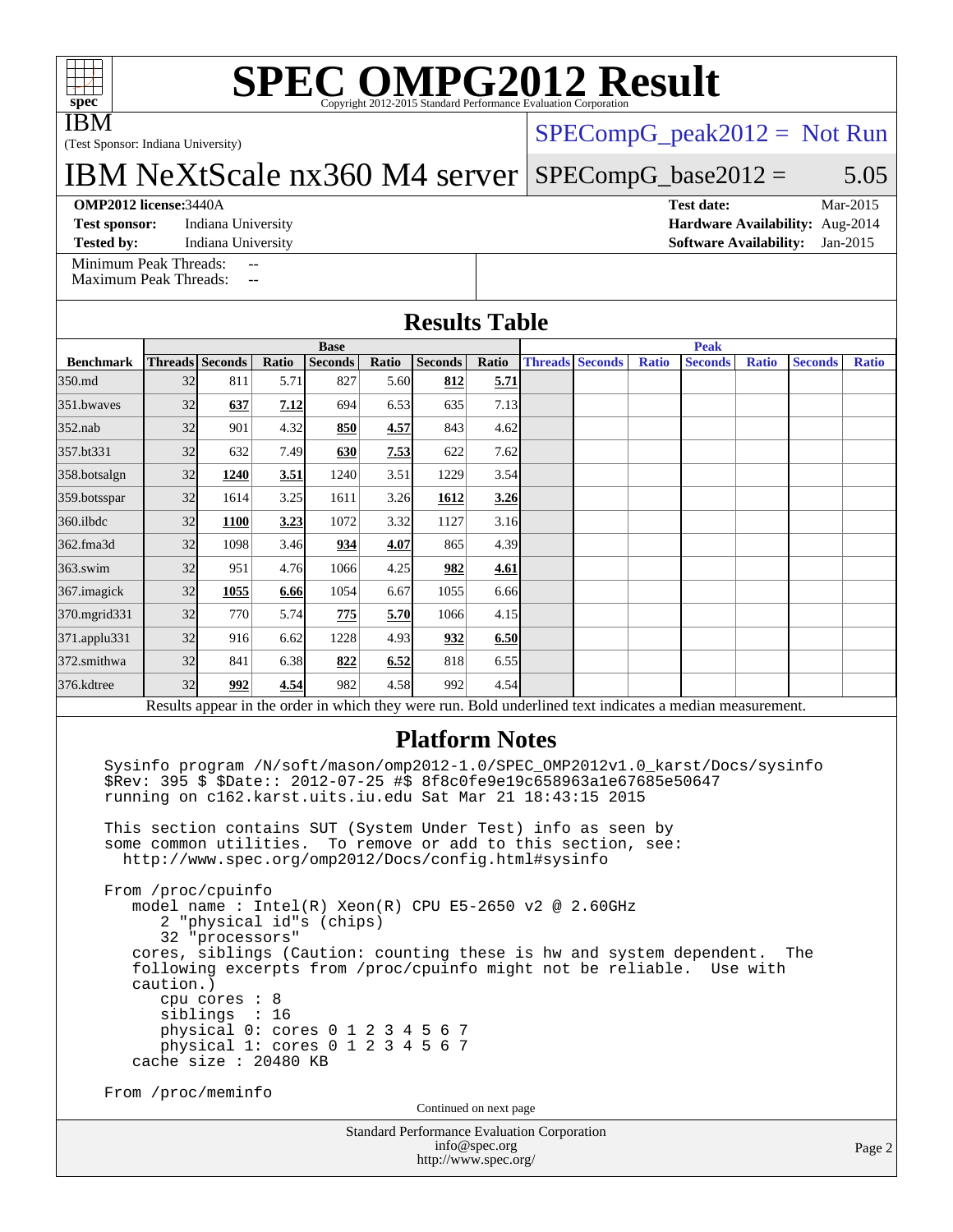| <b>SPEC OMPG2012 Result</b><br>spec <sup>®</sup><br>Copyright 2012-2015 Standard Performance Evaluation Corporation                                                                                                                                            |                                                                                                     |  |  |  |  |  |  |  |  |
|----------------------------------------------------------------------------------------------------------------------------------------------------------------------------------------------------------------------------------------------------------------|-----------------------------------------------------------------------------------------------------|--|--|--|--|--|--|--|--|
| IBM<br>(Test Sponsor: Indiana University)                                                                                                                                                                                                                      | $SPECompG_peak2012 = Not Run$                                                                       |  |  |  |  |  |  |  |  |
| IBM NeXtScale $nx360$ M4 server SPECompG_base2012 =                                                                                                                                                                                                            | 5.05                                                                                                |  |  |  |  |  |  |  |  |
| <b>OMP2012 license: 3440A</b><br>Indiana University<br><b>Test sponsor:</b><br><b>Tested by:</b><br>Indiana University                                                                                                                                         | <b>Test date:</b><br>Mar-2015<br>Hardware Availability: Aug-2014<br>Software Availability: Jan-2015 |  |  |  |  |  |  |  |  |
| <b>Platform Notes (Continued)</b>                                                                                                                                                                                                                              |                                                                                                     |  |  |  |  |  |  |  |  |
| 32980520 kB<br>MemTotal:<br>HugePages Total:<br>$\Omega$<br>2048 kB<br>Hugepagesize:                                                                                                                                                                           |                                                                                                     |  |  |  |  |  |  |  |  |
| From /etc/*release* /etc/*version*<br>redhat-release: Red Hat Enterprise Linux Server release 6.6 (Santiago)<br>system-release: Red Hat Enterprise Linux Server release 6.6 (Santiago)<br>system-release-cpe: cpe:/o:redhat:enterprise_linux:6server:ga:server |                                                                                                     |  |  |  |  |  |  |  |  |
| uname $-a$ :<br>Linux c162.karst.uits.iu.edu 2.6.32-504.3.3.el6.x86_64 #1 SMP Fri Dec 12<br>16:05:43 EST 2014 x86_64 x86_64 x86_64 GNU/Linux                                                                                                                   |                                                                                                     |  |  |  |  |  |  |  |  |
| $run-level$ Sep 18 15:32                                                                                                                                                                                                                                       |                                                                                                     |  |  |  |  |  |  |  |  |
| SPEC is set to: /N/soft/mason/omp2012-1.0/SPEC_OMP2012v1.0_karst<br>Filesystem<br>Type Size Used Avail Use% Mounted on<br>researchfs.iu.edu:/qs/hps/soft<br>599T<br>498T<br>17% /N/soft<br>nfs<br>101T                                                         |                                                                                                     |  |  |  |  |  |  |  |  |
| Cannot run dmidecode; consider saying 'chmod +s /usr/sbin/dmidecode'                                                                                                                                                                                           |                                                                                                     |  |  |  |  |  |  |  |  |
| (End of data from sysinfo program)                                                                                                                                                                                                                             |                                                                                                     |  |  |  |  |  |  |  |  |
| <b>General Notes</b>                                                                                                                                                                                                                                           |                                                                                                     |  |  |  |  |  |  |  |  |
| Environment:                                                                                                                                                                                                                                                   |                                                                                                     |  |  |  |  |  |  |  |  |
| <b>Base Compiler Invocation</b>                                                                                                                                                                                                                                |                                                                                                     |  |  |  |  |  |  |  |  |
| C benchmarks:<br>icc                                                                                                                                                                                                                                           |                                                                                                     |  |  |  |  |  |  |  |  |
| $C_{\perp}$ bonohmorles.                                                                                                                                                                                                                                       |                                                                                                     |  |  |  |  |  |  |  |  |

[C++ benchmarks:](http://www.spec.org/auto/omp2012/Docs/result-fields.html#CXXbenchmarks) [icpc](http://www.spec.org/omp2012/results/res2015q2/omp2012-20150327-00062.flags.html#user_CXXbase_intel_icpc_2d899f8d163502b12eb4a60069f80c1c)

[Fortran benchmarks](http://www.spec.org/auto/omp2012/Docs/result-fields.html#Fortranbenchmarks): [ifort](http://www.spec.org/omp2012/results/res2015q2/omp2012-20150327-00062.flags.html#user_FCbase_intel_ifort_8a5e5e06b19a251bdeaf8fdab5d62f20)

## **[Base Portability Flags](http://www.spec.org/auto/omp2012/Docs/result-fields.html#BasePortabilityFlags)**

 350.md: [-free](http://www.spec.org/omp2012/results/res2015q2/omp2012-20150327-00062.flags.html#user_baseFPORTABILITY350_md_f-FR_e51be0673775d2012b3310fa5323f530) 367.imagick: [-std=c99](http://www.spec.org/omp2012/results/res2015q2/omp2012-20150327-00062.flags.html#user_baseCPORTABILITY367_imagick_f-std_2ec6533b6e06f1c4a6c9b78d9e9cde24)

> Standard Performance Evaluation Corporation [info@spec.org](mailto:info@spec.org) <http://www.spec.org/>